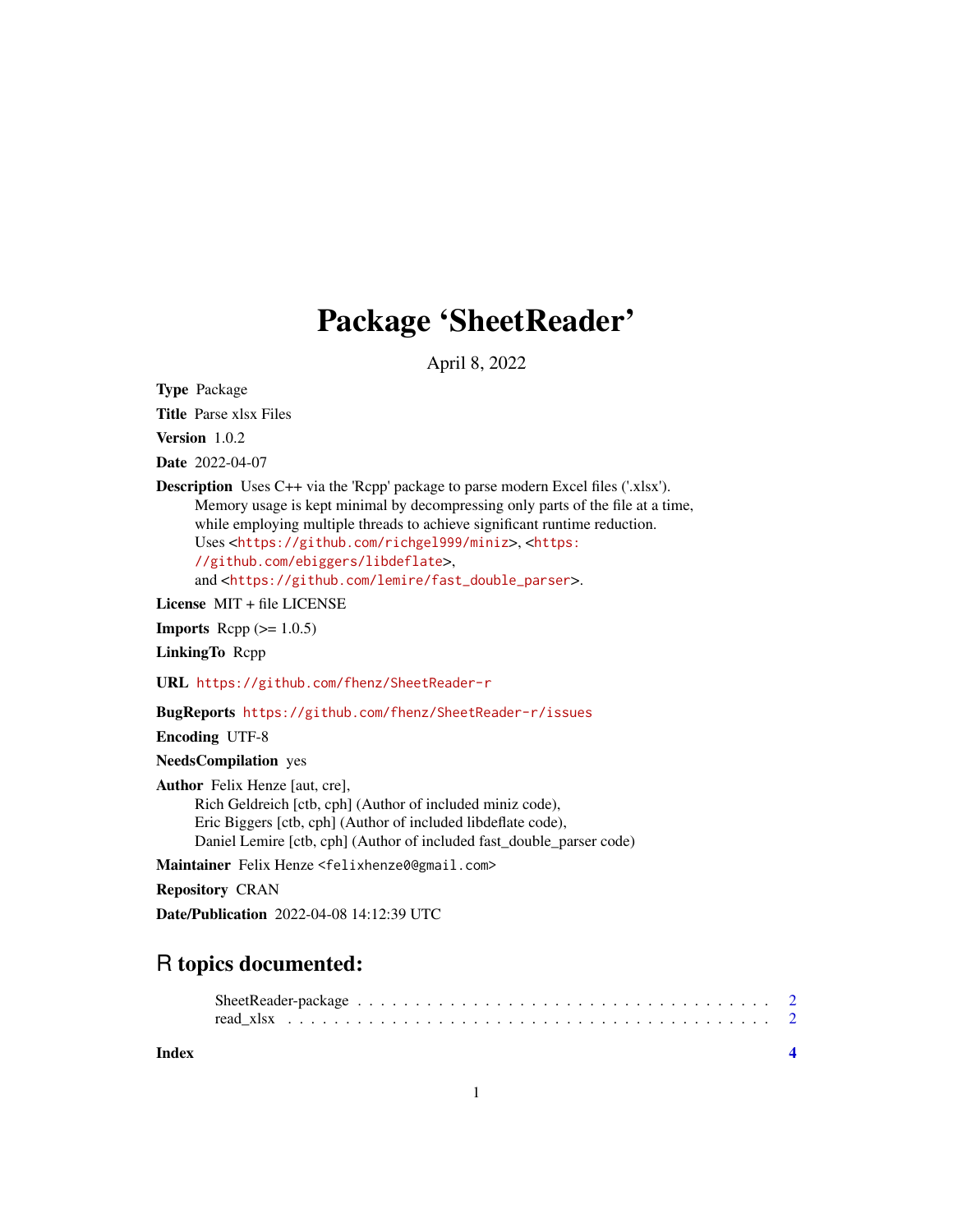<span id="page-1-0"></span>SheetReader-package *Fast and efficient xlsx parsing*

#### Description

Uses C++ via the 'Rcpp' package to parse modern Excel files ('.xlsx'). Memory usage is kept minimal by decompressing only parts of the file at a time, while employing multiple threads to achieve significant runtime reduction.

#### Details

The only function provided by this package is [read\\_xlsx\(\)](#page-1-1), with options to determine parsing behaviour.

#### Author(s)

Felix Henze

Maintainer: Felix Henze <felixhenze0@gmail.com>

<span id="page-1-1"></span>read\_xlsx *Parse data from a xlsx file*

#### Description

Parse tabular data from a sheet inside a xlsx file into a data.frame

#### Usage

```
read_xlsx(
    path,
    sheet = NULL,
    headers = TRUE,
    skip\_rows = 0,
    skip_columns = 0,
    method = "efficient",
    num_\text{threads} = -1)
```
#### Arguments

| path    | The path to the xlsx file that is to be parsed.                                                                                       |
|---------|---------------------------------------------------------------------------------------------------------------------------------------|
| sheet   | Which sheet in the file to parse. Can be either the index/position $(1 = first sheet)$<br>or name. By default parses the first sheet. |
| headers | Whether to interpret the first row as column names.                                                                                   |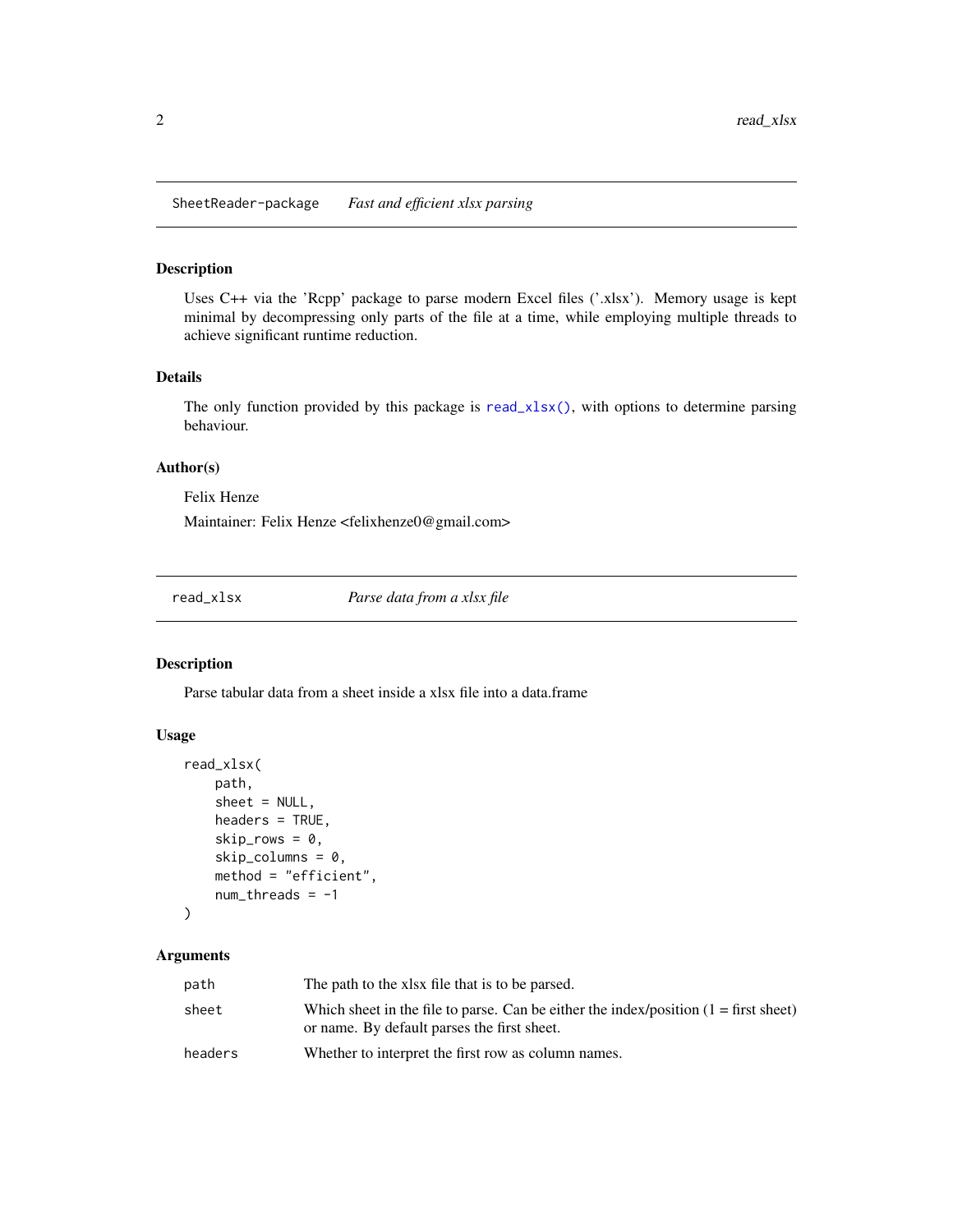#### read\_xlsx 3

| skip_rows    | How many rows should be skipped before values are read.                                                                                                                                     |
|--------------|---------------------------------------------------------------------------------------------------------------------------------------------------------------------------------------------|
| skip_columns | How many columns should be skipped before values are read.                                                                                                                                  |
| method       | What method should be used to parse the file. Can be either "efficient" or "fast".<br>See 'Details' for more information.                                                                   |
| num threads  | The number of threads to use for parsing. Will be automatically determined if<br>not provided. Note that the "efficient" method uses a minimum of 2 threads even<br>if only 1 is specified. |

#### Details

2 methods for parsing are provided; "efficient" and "fast".

The "efficient" method achieves minimal memory usage by only ever decompressing a small part of the file. This part is parsed and then replaced with the next decompressed content. Decompression and parsing are done by separate threads (parsing is additionally divided among multiple threads) to achieve good runtimes. Unfortunately, currently using multiple parse threads relies on cells also storing their position in the sheet within themselves. This is done by Excel itself, but for other xlsx-generating tools this may not be guaranteed. In these cases only 1 parse thread can be used.

The "fast" method decompresses the whole file into memory using the full-buffer optimized 'libdeflate' library. This is faster than the "efficient" method but obviously requires more memory. If you are sure you have enough memory you can specify this method to get slightly better runtime (be aware that the decompressed content can be significantly larger than the shown file size).

#### Value

data.frame

#### Examples

```
exampleFile <- system.file("extdata", "multi-test.xlsx", package = "SheetReader")
```

```
# Read first sheet of the file, using first row as column names
df1 <- read_xlsx(exampleFile, sheet = 1, headers = TRUE)
head(df1)
```

```
# Read the "encoding" sheet, skipping 1 row and not using the next row as column names
df2 <- read_xlsx(exampleFile, sheet = "encoding", headers = FALSE, skip_rows = 1)
head(df2)
```